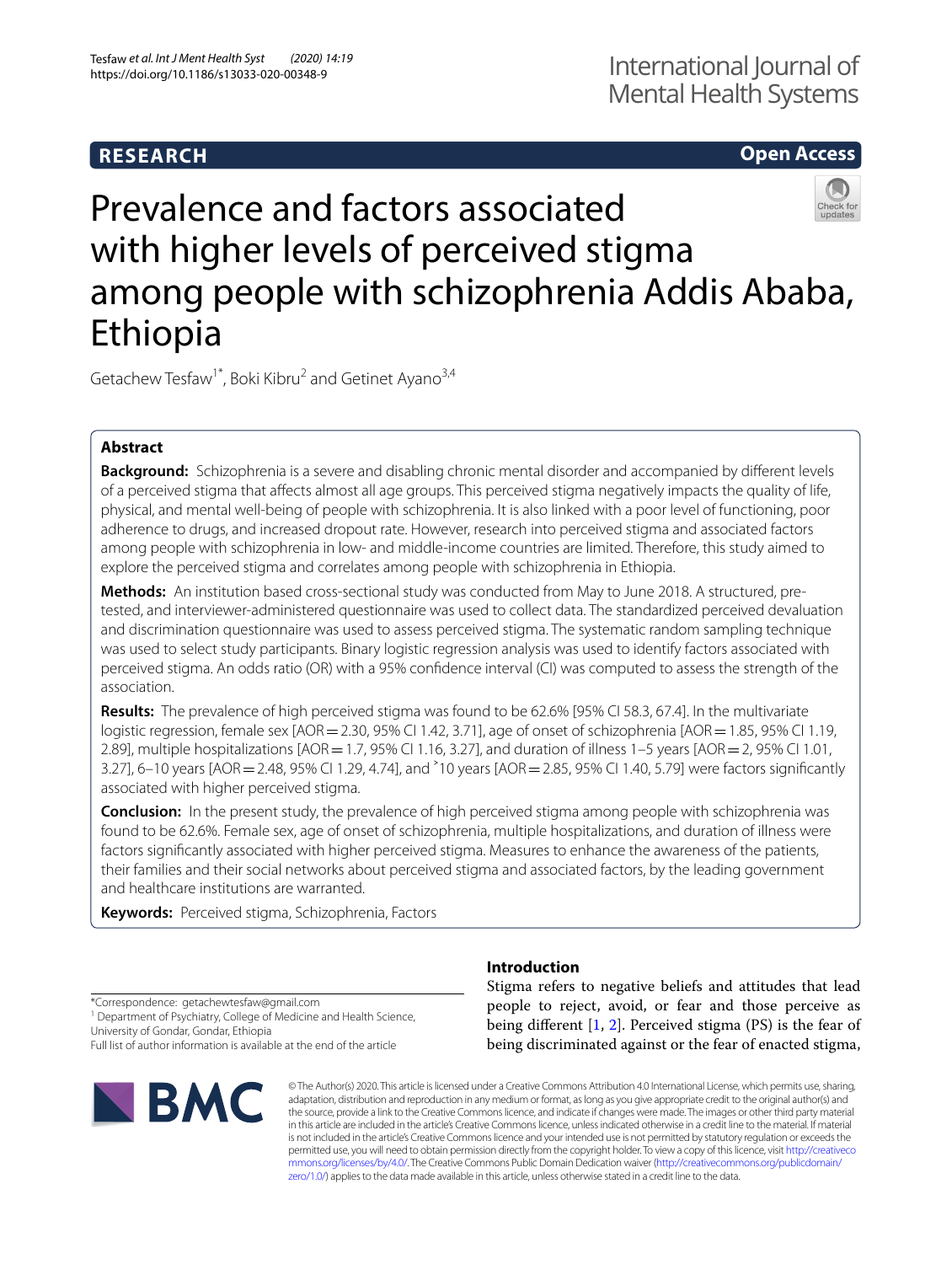which arises from society's belief [\[3](#page-6-2)]. Stigmatized persons may internalize perceived prejudices and develop negative feelings about themselves and patients feel shame and embarrassment about having the mental illness [\[4](#page-6-3)]. Stigmatized patients are unwilling to seek services, social interaction, and employment opportunities [\[5](#page-6-4), [6\]](#page-6-5).

The global magnitude of perceived stigma among people with schizophrenia from 16 countries was found to be 13.5% and 22.1% for developing countries and 11.7% in developed ones, respectively [\[7](#page-6-6)]. In another study conducted in 14 European countries, the prevalence of stigma was 41.7% among schizophrenia patients [[8](#page-6-7)]. In Ethiopia, the prevalence of stigma among people with mental illness were reported to be within the range of 32.1% to 83.5% [[9,](#page-6-8) [10](#page-6-9)].

People with mental illness are subjected to high levels of stigma and discrimination because of widely held misconceptions about the causes and nature of mental health situations  $[11]$  $[11]$ . The stigma of mental illness is a severe burden for people with mental illness in both their private and public lives, and it also afects their relatives [[12\]](#page-6-11). The causes and nature of mental illness have been attributed to supernatural forces, and praying has been the treatment of choice to deal with the problem [[13,](#page-6-12) [14](#page-6-13)]. No one has the right to avoid mentally ill persons, but doctors and psychiatric nurses in psychiatric hospitals have a negative view of the people living with schizophrenia and their families [\[13,](#page-6-12) [15](#page-6-14), [16\]](#page-6-15).

Globally, people with mental disorders are victimized for their illnesses and unfair discrimination in accessing housing, jobs, and normal community opportunities [[17\]](#page-6-16). Mental health related stigma leads to avoidance of labeling oneself negatively and it is negatively associated with quality of life, functioning, treatment avoidance, an increased dropout rate, reduced adherence, homelessness, suicide, and other positive health outcomes [\[1](#page-6-0), [18–](#page-6-17)[20](#page-6-18)].

Diferent epidemiologic studies suggest that perceived stigma is highly prevalent among patients with schizophrenia and is infuenced by the type and severity of psychopathology, coping skills, insight, casual beliefs, social support, and self-esteem  $[21, 22]$  $[21, 22]$  $[21, 22]$  $[21, 22]$ . According to scientific evidence stigma among the mentally ill (including schizophrenia) is associated with a range of negative emotional and psychological impacts such as diminished self-efficacy [[23\]](#page-7-2), low self-esteem [[23,](#page-7-2) [24](#page-7-3)], and depressive symptoms [[23](#page-7-2)].

A number of factors have been found to be signifcant predictors of perceived stigma among patients with schizophrenia from previous studies including educational status, residency, social withdrawal, non-adherence to medication, duration of illness, marital status, old age, and low self-esteem [[9,](#page-6-8) [13](#page-6-12), [18,](#page-6-17) [25](#page-7-4)–[27\]](#page-7-5).

Moreover, perceived stigma negatively impacts the quality of life, physical, and mental well-being of people with schizophrenia [\[21](#page-7-0), [28](#page-7-6)[–31\]](#page-7-7). It is also linked with a poor level of functioning, poor adherence to drugs, and an increased dropout rate [\[9](#page-6-8), [32\]](#page-7-8). However, research into perceived stigma and associated factors among people with schizophrenia in low- and middle-income countries are limited. Therefore, this study aimed to explore the perceived stigma and correlates among people with schizophrenia in Ethiopia.

## **Methods**

An institution-based cross-sectional study was conducted from May to June 2018 at Amanuel Mental Specialized hospital Addis Ababa, Ethiopia. It is the only mental health hospital in the country with 300 beds and 3420 schizophrenia patients on monthly follow-ups. All patients with schizophrenia included in the sample were on follow-ups at Amanuel Mental Specialized hospital in the outpatient department, while patients found to be severely ill (incoherent and actively psychotic) were excluded from the study.

## **Sample size calculation and sampling technique**

The sample size was calculated by using a single population proportion formula involving the using Epi-info version 7 with a 95% CI, a 5% margin of error and taking the prevalence of stigma 46.7% from a previously published study in our country  $[18]$  $[18]$ . This yields a total of 384 samples. Having assumed 10% a non-respondent rate, the final sample size was  $384+39=423$  schizophrenic patients were recruited randomly by using the systematic sampling technique.

## **Measurements**

Data were collected using a pre-tested intervieweradministered questionnaire, which contained several other explanatory variables include socio-demographic characteristics (age, sex, education, marital status and others), clinical factors (duration of illness, suicidal ideation, suicide attempts, number of hospitalizations, negative, positive, and general psychopathology symptoms of schizophrenia), social support, and substance use (alcohol, cigarette, and chat).

Social support was assessed by using the Oslo 3-item social support scale and used several studies. It provides a brief measure of social support and functioning and is considered to be one of the best predictors of mental health. It covered diferent levels of social support by measuring the number of people the respondents feel close to, the interest and concern showed by others and the ease of obtaining practical help from others. In order to OSS-3, total scores are calculated by adding up the raw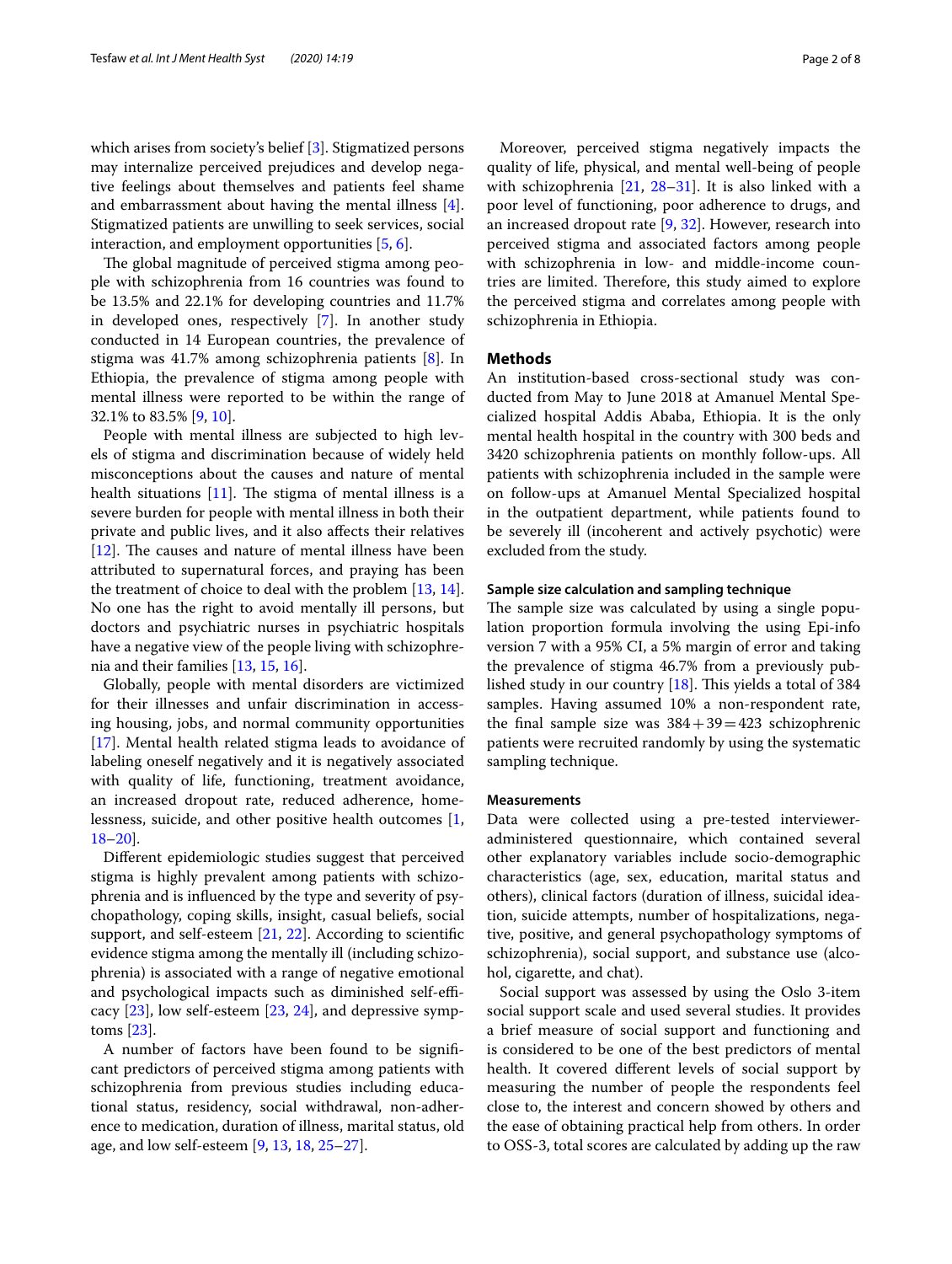scores for each item. The sum score scale ranges from 3 to 14 and has three broad categories: "Poor social support" 3–8, "Moderate support" 9–11, and "Strong support" 12–14 (the reference on social support), respectively [\[33](#page-7-9)]. It has been used in Ethiopia in various settings, including the community [[34](#page-7-10)[–36](#page-7-11)]. Suicidal ideation and attempts measured according to the WHO questionnaire. If a respondent provided a "Yes" answer to the question, "Have you ever seriously thought about committing or attempted suicide, respectively? They were considered having suicide, respectively  $[37]$  $[37]$ . The positive and negative syndrome scale (PANSS) is a well-validated tool for measuring psychopathology in patients diagnosed with psychotic disorders and has 30 questions consisting of three subscales; seven positives, seven negatives, and sixteen general psychopathology questions [\[38](#page-7-13)]. It was used in schizophrenia patients in the previous study in Ethiopia [[39](#page-7-14)].

In this study, perceived stigma was measured by using a 12-items perceived devaluation and discrimination (PDD) scale questionnaire. It was used to measure the extent to which a person believes that most people were devaluated and discriminated against someone with psychiatric problems [\[40\]](#page-7-15). Each item of PDD is rated on a 4-point Likert scale which ranged from strongly disagree to strongly agree  $(1=$ strongly disagree,  $2=$ disagree,  $3 =$ agree, and  $4 =$ strongly agree). A high level of perceived devaluation and discrimination is indicated by agreement with six of the items and disagreements with six others and possible scores ranges from 1 to 4 so that a higher score showed a higher level of perceived stigma, but items 1, 2, 3, 4, 8, and 10 were reverse direction [\[24](#page-7-3), [41\]](#page-7-16). The prevalence of high perceived stigma defined as an item mean score of 2.5 or a higher on the mean aggregated scale score represents the midpoint 1 to 4 item scale on PDD scales. Then perceived stigma scores have dichotomized those participants scoring greater than or equal to the mean score of 2.5 on PDD scales as having "high perceived stigma" and those scoring below the mean value considered as having "low perceived stigma" [[42\]](#page-7-17). It is widely used in diferent settings in diferent countries including Ethiopia [[8,](#page-6-7) [9,](#page-6-8) [13](#page-6-12)].

### **Data analysis**

Data were entered into Epi-info software after checking the completeness and transferred to SPSS version 21 for analysis. Binary and multivariable logistic regression analyses were done to see the association of each independent variable with the outcome variable. The strength of the association was evaluated using the adjusted odds ratio with a 95% CI, and a P-value of less than 0.05 was considered statistically signifcant.

## **Results**

## **Socio‑demographic characteristics**

From a total of 423 participants invited to participate in this study, 409 completed the survey with a response rate of 96.7%. The mean age of the respondents was 22  $(\pm 9.73)$  years. Out of the participants, over two-thirds (62.3%) were male and 242 (59.2%) were single. Almost half (50.95%) of the participants were Orthodox Christian, and 170 (41.6%) had a primary level of education (Table [1\)](#page-2-0).

### **Clinical characteristics**

Of the 409 participants, 215 (53%) had age onsets of schizophrenia after 25 years; one-third (31%) of the respondents had 6–10 years duration of illness and nearly one-third (28.1%) had less than or equal to two admissions. In this study, a considerable proportion of people with schizophrenia had a history of suicide attempts 210  $(51.3%)$ . The mean and standard deviation of positive, negative and general psychopathology symptoms were  $11\pm3.9$ ,  $9.4\pm3$ , and  $23.92\pm5.4$ , respectively as measured by using PANAS (Table [2\)](#page-3-0).

## **Social and substance‑related factors**

Regarding social factors, 46.7% and 45.5% of the participants had moderate and poor social supports, respectively. At the moment, 261 (63.8%) were smoking

<span id="page-2-0"></span>

| Table 1 Socio-demographic characteristics among        |  |  |  |
|--------------------------------------------------------|--|--|--|
| schizophrenia patients at AMSH, Addis Ababa, Ethiopia, |  |  |  |
| $2018 (N = 409)$                                       |  |  |  |

| <b>Variables</b>          | <b>Categories</b>        | Frequency | Percent |
|---------------------------|--------------------------|-----------|---------|
| Age                       | $18 - 25$                | 154       | 37.6    |
|                           | $26 - 35$                | 132       | 32.3    |
|                           | $36 - 45$                | 81        | 19.8    |
|                           | >46                      | 42        | 10.3    |
| Sex                       | Male                     | 255       | 62.3    |
|                           | Female                   | 154       | 37.7    |
| Religion                  | Orthodox                 | 208       | 50.9    |
|                           | Muslim                   | 141       | 34.5    |
|                           | Protestant               | 60        | 14.6    |
| Marital status            | Single                   | 242       | 59.2    |
|                           | Married                  | 167       | 40.8    |
| Ethnicity                 | Oromo                    | 165       | 40.4    |
|                           | Amhara                   | 137       | 33.6    |
|                           | Gurage                   | 82        | 20      |
|                           | Tigre                    | 25        | 6       |
| <b>Educational status</b> | Unable to read and write | 41        | 10      |
|                           | Primary education        | 170       | 41.6    |
|                           | Secondary education      | 139       | 34      |
|                           | Diploma and above        | 59        | 14.4    |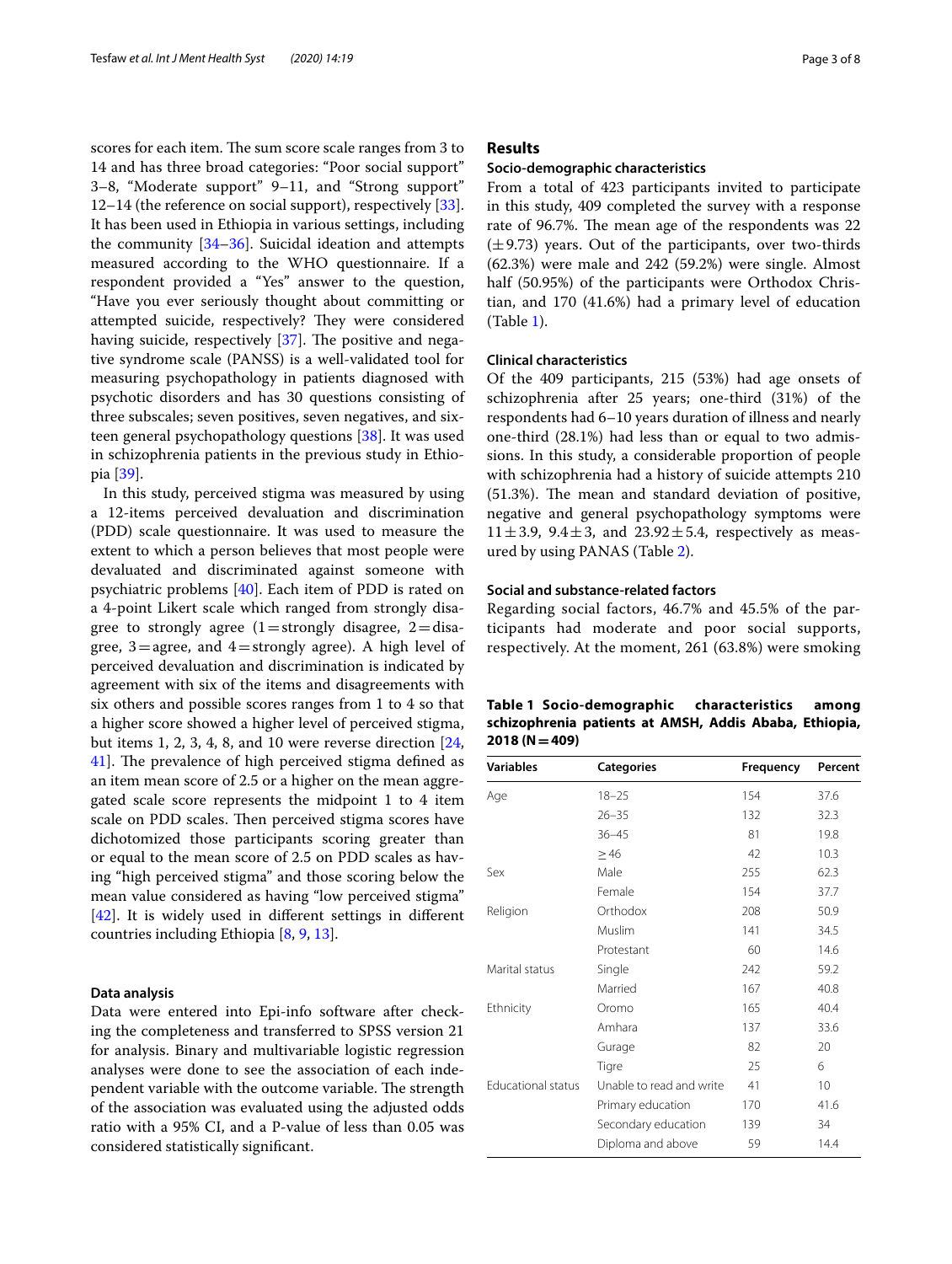<span id="page-3-0"></span>**Table 2 Distribution of clinical characteristics among Schizophrenia Patients at AMSH, Addis Ababa, Ethiopia, 2018 (N=409)**

| <b>Variables</b>              | <b>Categories</b> | Frequency       | Percent |
|-------------------------------|-------------------|-----------------|---------|
| Age of onset of Schizophrenia | Before 25 years   | 192             | 47      |
|                               | After 25 years    | 215             | 53      |
| Duration of illness (years)   | < 1               | 75              | 18      |
|                               | $1 - 5$           | 117             | 29      |
|                               | $6 - 10$          | 127             | 31      |
|                               | >10               | 90              | 22      |
| Number of admissions          | No.               | 238             | 58.2    |
|                               | $\leq$ 2          | 115             | 28.1    |
|                               | >2                | 56              | 13.7    |
| Suicidal ideation             | Yes               | 202             | 49.4    |
|                               | No                | 207             | 50.6    |
| Suicide attempts              | Yes               | 210             | 51.3    |
|                               | No                | 199             | 48.7    |
| Positive symptoms             | Mean and SD       | $11.8 \pm 5$    |         |
| Negative symptoms             | Mean and SD       | $9.4 \pm 3$     |         |
| Pathology of symptoms         | Mean and SD       | $23.92 \pm 5.4$ |         |

<span id="page-3-1"></span>**Table 3 social and substance use characteristics among schizophrenia patients at AMSH, Addis Ababa, Ethiopia, 2018 (N=409)**

| <b>Variables</b> | <b>Categories</b> | Frequency | Percent |
|------------------|-------------------|-----------|---------|
| Social support   | Poor              | 186       | 45.5    |
|                  | Medium            | 191       | 46.7    |
|                  | Good              | 32        | 7.8     |
| Current use      |                   |           |         |
| Tobacco          | Yes               | 261       | 63.8    |
|                  | No                | 148       | 36.2    |
| Alcohol          | Yes               | 236       | 57.7    |
|                  | No                | 173       | 42.3    |
| Khat (chat)      | Yes               | 244       | 59.7    |
|                  | No                | 165       | 40.3    |
| Lifetime use     |                   |           |         |
| Tobacco          | Yes               | 325       | 79.5    |
|                  | No                | 84        | 20.5    |
| Alcohol          | Yes               | 321       | 78.5    |
|                  | No                | 88        | 21.5    |
| Khat (chat)      | Yes               | 334       | 81.7    |
|                  | No                | 75        | 18.3    |
|                  |                   |           |         |

tobacco; 236 (57.7%) were taking alcohol in their lifetime, and about two-thirds of the participants (59.2%) were chewing chat in their lifetime (Table [3](#page-3-1)).

## **Prevalence of perceived stigma**

This study revealed that the prevalence of high perceived stigma among people with schizophrenia was 62.6%, with a 95% CI (58.3, 67.4) (Table [5\)](#page-4-0). Regarding frequency and percentage of high perceived stigma toward each item, 286 (69.9%) agreed with the item "Most employers will pass over the application someone who has had illness in favor of another applicant", 27 (6.6%) strongly agreed with the item "Most people would willingly accept a person who has had mental illness as a close friend", 269 (65.8%) were disagreed with the item "Once they know a person was in a mental hospital for treatment, most people will lake his/her opinions less seriously", and 10 (2.4%) were strongly disagreed to item "Most people believe that entering a mental hospital is a sign of personal failure"  $(Table 4)$  $(Table 4)$ .

## **Factors associated with high perceived stigma**

Among all explanatory variables, those variables with P-values less than 0.2 in the bi-variable logistic regression were included in the multivariable logistic regression model. Additionally, we considered Bradford Hill's causal criteria, including the consistency of the association [\[43](#page-7-18)]. These variables included sex, marital status, age of onset of schizophrenia, numbers of hospitalizations, duration of illness, and current tobacco. The model goodness of fit checked by using the Hosmer and Lemeshow test and a P-value was 0.65. So, the model was good. The multivariate analyses suggest that female sex was 2.4 times more likely  $[AOR = 2.4, 95\% \text{ CI } 1.42, 3.71]$  to have higher perceived stigma compared to males. Age of onset of schizophrenia before 25 years was a 1.85 times  $[AOR=1.85,$ 95% CI 1.19, 2.89] more likely to develop higher perceived stigma compared to counterparts. Furthermore, the odds of higher perceived stigma increased by 1.7 times  $[AOR = 1.7, 95\% \text{ CI } 1.16, 3.27]$  for respondents who had one or two numbers of hospitalization compared to no admission. Moreover, signifcant association had between higher perceived stigma and those participants with the duration of the illness for  $1-5$  years  $[AOR = 2:00, 95\% \text{ CI}]$ 1.01, 3, 27], 6–10 years [AOR=2.48, 95% CI 1.29, 4.74], and ˃10 years [AOR 2.85, 95% CI 1.40, 5.79] compared to patients' illness less than one year **(**Table [5\)](#page-4-0).

## **Discussion**

In the current study, the prevalence of higher perceived stigma and its possible association with various factors was assessed. The results revealed that a significant proportion of people with schizophrenia had a higher perceived stigma. The prevalence of high perceived stigma among people with schizophrenia was found to be 62.6%. This result is consistent with the reported magnitude of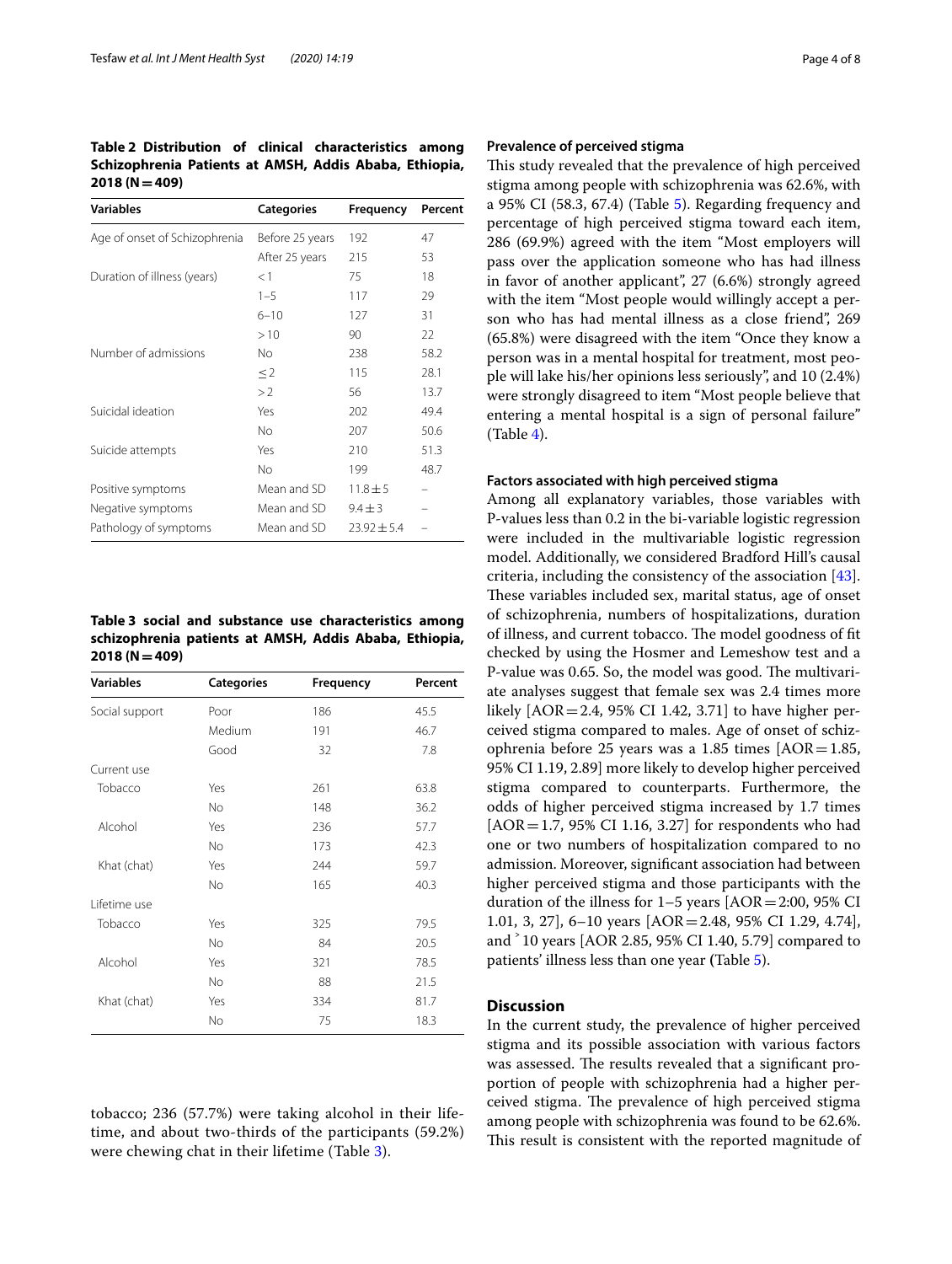## <span id="page-4-1"></span>**Table 4 Distribution of participants by their response to perceived stigma of mental illness scale at AMSH, Addis Ababa, Ethiopia, 2018 (N=409)**

| No. | The 12 items of perceived devaluation and discrimination (PDD) scale                                                                             | <b>Strongly disagree</b> | <b>Disagree</b> | Agree       | Strongly agree |
|-----|--------------------------------------------------------------------------------------------------------------------------------------------------|--------------------------|-----------------|-------------|----------------|
|     | Most people would willingly accept a person who has had mental illness as a<br>close friend                                                      | $3(0.7\%)$               | 226 (55.3%)     | 153 (37.4%) | 27 (6.6%)      |
| 2   | Most people believe that a person who has been hospitalized for mental illness<br>is just as intelligent as the average person                   | $2(0.5\%)$               | 290 (70.9%)     | 112 (27.4%) | $5(1.2\%)$     |
| 3   | Most people believe that a person who has had mental illness is just as trust-<br>worthy as the average citizen                                  | $1(0.2\%)$               | 229 (56%)       | 162 (39.6%) | 17 (4.2%)      |
| 4   | Most people would accept a person who has fully recovered from mental ill-<br>ness as a teacher of young children in a public school             | $3(0.7\%)$               | 188 (46%)       | 207 (50.6%) | 11(2.7%)       |
| 5   | Most people believe that entering a mental hospital is a sign of personal failure                                                                | $10(2.4\%)$              | 222 (54.3%)     | 174 (42.5%) | 3(0.7%)        |
| 6   | Most people will not hire a person who has had a mental illness to take care of<br>their children, even if he or she had been well for some time | 10 (2.4%)                | 203 (49.6%)     | 195 (47.7%) | $1(0.2\%)$     |
| 7   | Most people think less of a person who has been in a mental hospital to treat                                                                    | $5(1.2\%)$               | 193 (47.2%)     | 206 (50.4%) | $5(1.2\%)$     |
| 8   | Most employers will hire a person who has had mental illness if he or she is<br>qualified for the job                                            | $8(2.0\%)$               | 277(67.7)       | 122 (29.8)  | $2(0.5\%)$     |
| 9   | Most employers will pass over the application someone who has had mental<br>illness in favor of another applicant                                | $2(0.5\%)$               | 113(27.6)       | 286 (69.9)  | $8(2.0\%)$     |
| 10  | Most people in my community would treat someone who has had mental<br>illness just as they would treat anyone                                    | $2(0.5\%)$               | 248 (60.6%)     | 153 (37.4%) | 6(1.5%)        |
| 11  | Most young women would be reluctant to date a man who has been hospital-<br>ized for a serious mental illness                                    | $5(1.2\%)$               | 258 (34.1%)     | 142 (34.7%) | $4(1.0\%)$     |
| 12  | Once they know a person was in a mental hospital for treatment, most people<br>will take his/her opinions less seriously                         | 6(1.5%)                  | 269 (65.8%)     | 129 (31.5%) | $5(1.2\%)$     |

<span id="page-4-0"></span>**Table 5 Bi-variable and multivariate analysis of stigma among schizophrenia patients at AMSH, Addis Ababa, Ethiopia, 2018 (n=409)**

| <b>Variables</b>                        | Categories     | Stigma |      | <b>COR (95% CI)</b>  | AOR (95% CI)           | P-Value |
|-----------------------------------------|----------------|--------|------|----------------------|------------------------|---------|
|                                         |                | Low    | High |                      |                        |         |
| Sex                                     | Male           | 117    | 138  | 1:00                 | 1:00                   |         |
|                                         | Female         | 36     | 118  | 2.80 (1.80, 4.34)    | $2.30(1.42, 3.71)^{*}$ | 0.04    |
| Marital status                          | Single         | 101    | 141  | 0.63(0.41, 0.96)     | 0.64(0.41, 1.01)       | 0.31    |
|                                         | Married        | 52     | 115  | 1:00                 | 1:00                   |         |
| Age of onset of schizo- Before 25 years |                | 57     | 137  | 1.94 (1.29, 2.92)    | $1.85(1.19, 2.89)$ **  | 0.01    |
| phrenia                                 | After 25 years | 96     | 119  | 1:00                 | 1:00                   |         |
| Number of admissions Never              |                | 100    | 138  | 1:00                 | 1:00                   |         |
|                                         | $\leq$ 2       | 33     | 82   | 1.80(1.11, 2.90)     | $1.94(1.16, 3.27)$ *   | 0.01    |
|                                         | >2             | 20     | 36   | 1.30 (0.71, 2.39)    | 1.70 (0.83, 3.39)      | 0.32    |
| Duration of illness                     | <1             | 45     | 30   | 1:00                 | 1:00                   |         |
| (years)                                 | $1 - 5$        | 45     | 72   | 2.4 (1.32, 4.34)     | $2.00(1.01, 3.27)$ **  | 0.01    |
|                                         | $6 - 10$       | 38     | 89   | 3.513 (1.932, 6.389) | 2.48 (1.29, 4.74)***   | < 0.001 |
|                                         | >10            | 25     | 65   | 3.9 (2.03, 7.492)    | 2.85 (1.40, 5.79)***   | < 0.001 |
| Current Tobacco use                     | Yes            | 87     | 174  | 1.61 (1.06, 2.435)   | 1.36 (0.84, 2.18)      | 0.23    |
|                                         | No             | 66     | 82   | 1:00                 | 1:00                   |         |

Italic values indicate signifcance of p-value (P < 0.05)

\* P<0.05; \*\* P<0.01; \*\*\* P<0.001

high perceived stigma in studies carried out among schizophrenia and schizoafective disorder patients in Austria 66.9% [\[44](#page-7-19)], a meta-analysis report of the magnitude perceived stigma among schizophrenia patients in the USA, which revealed a rate of 64.55% [[22\]](#page-7-1), and the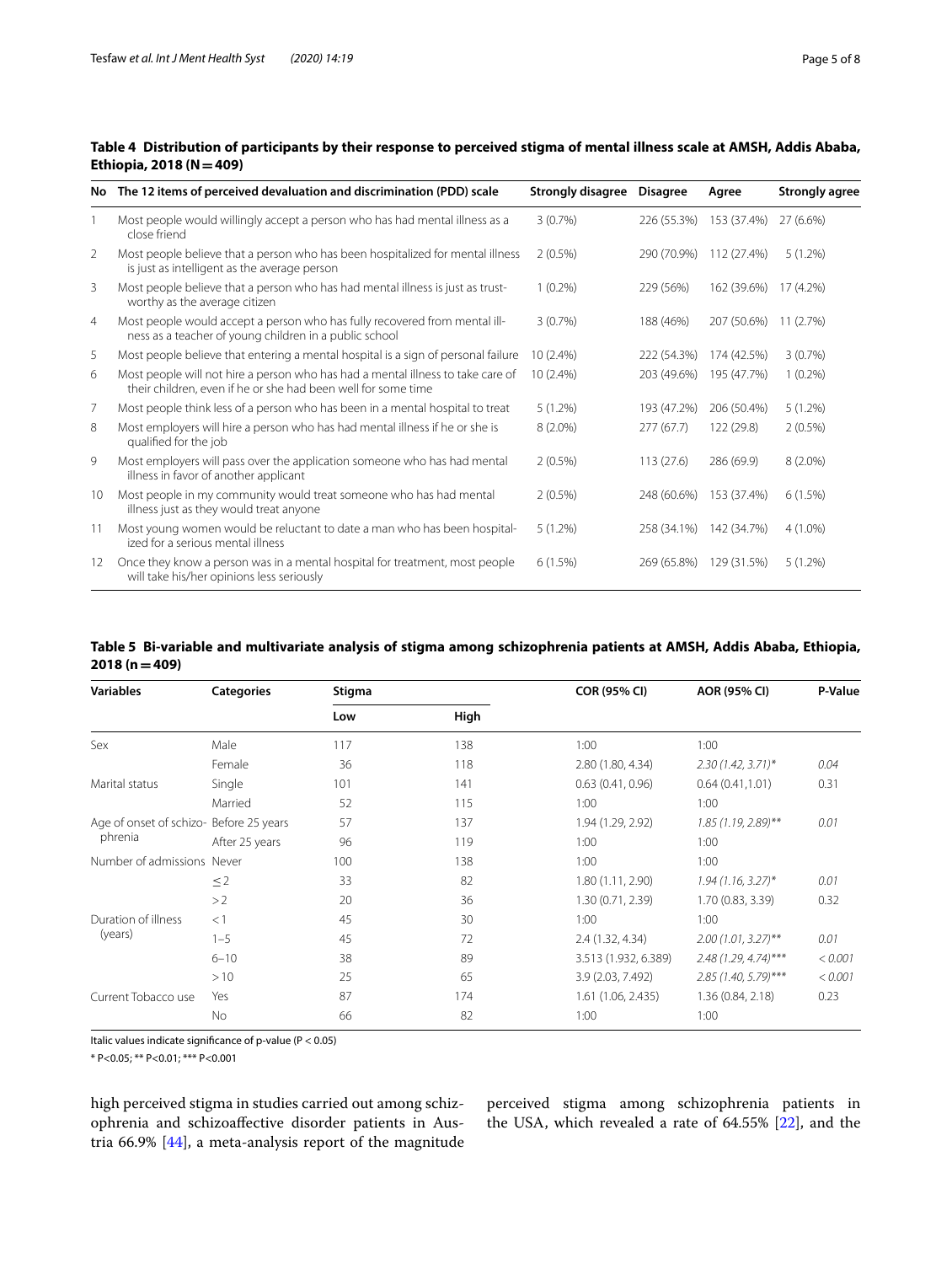magnitude of self-stigma among schizophrenia spectrum disorders in Czech-Republic was 63.32% [[45](#page-7-20)].

However, this fnding was lower than that in the study conducted in Ethiopia, where prevalence of higher perceived stigma was reported at 83.5% before 6 years back by using the perceived devaluation and discrimination scale and in this study, factors associated with perceived stigma completely diferent from the previous study [\[9](#page-6-8)]. Another study conducted in southern California showed that 80% of people with schizophrenia had experienced perceived stigma [[46](#page-7-21)]. Similarly, in 2008 study conducted in Australia also revealed that nearly three out of four (74%) of people with schizophrenia had experienced perceived stigma  $[47]$  $[47]$ . The reason for the variation of the above prevalence might be due to the sample size diferences, the diferent years where studies were carried out, the use of various scales for assessing the levels of higher perceived stigma, the level of awareness about mental illness across the countries, and socio-cultural diferences between across the countries.

On the other hand, the prevalence of the current study is higher than that in studies done in two areas of Ethiopia and Taiwan, in which the prevalences were estimated to be 46.7%, 32.1%, and 39%, respectively [[10](#page-6-9), [18,](#page-6-17) [48](#page-7-23)]. The discrepancy of the above rate of prevalence might be because of types of stigma diference, measurement tool variations, time diferences, study population diferences, sample size variations, study designs, and perhaps because of the socio-cultural distinctions between Ethiopia and Taiwan.

Female patients were 2.4 times greater risk for high perceived stigma than male patients, which was in line with two studies done in Ethiopia and India [\[10,](#page-6-9) [26](#page-7-24), [49](#page-7-25)]. Another study done in Ethiopia reported signifcantly higher self-stigma levels in females than males [[50\]](#page-7-26). Similarly, perceived stigma among people with schizophrenia in 14 European countries showed higher levels of selfstigma in females  $[8]$  $[8]$ . This may be due to the fact that the studies were carried out in diferent years; various scales were used for assessing the levels of perceived stigma, and that diferent country with various socio-cultural backgrounds. For example, in Ethiopia female sex experiencing some form of trauma during their lives like gender violence, discrimination, and mistreatment of women associated with mental illness leading to high stress, social withdrawal, and low self-esteem.

Those with an age of onset of schizophrenia before 25 years had a 1.85 times greater likelihood of developing higher perceived stigma as compared to those patients with age of onset above 25 years. This means that the patients with early onset of schizophrenia feel that they are stigmatized more often than those patients with lateonset. This was consistent with the results from studies

conducted in the Netherland and the Czech Republic  $[28, 51]$  $[28, 51]$  $[28, 51]$  $[28, 51]$ , and India  $[52]$  $[52]$ . The possible reason could be the early onset of schizophrenia may impair the development of personality and the patient's social roles before the patient can learn how to manage these situations.

A history of being hospitalized once or twice increased higher perceived stigma by 1.94 times among schizophrenia patients when compared to patients who did not have a history of admission. This is in line with the fndings of other studies done in two areas of the Czech Republic  $[45, 51]$  $[45, 51]$  $[45, 51]$ . The number of previous admissions presented high vulnerability to higher perceived stigma among schizophrenia patients. The reason for higher odds of developing perceived stigma in those patients with higher rates of admission (1 or 2) might be due to those who were hospitalized might be unfairly discriminated against by health professionals due to their behavior as well as negative attitudes of the community after the patients returned to their homes when they are discharged from the hospital. Another possible explanation for the association between perceived stigma and the number of hospitalizations maybe due to those admitted patients who had more likely with a chronic and severe illness which had higher rates of perceived stigma compared with less severe stages of the illness which requires no hospitalizations.

Furthermore, the duration of illness greater than 1 year had higher odds of having high perceived stigma compared to those patients with the duration of the illness less than 1 year. This is in line with the findings of the other two studies that were done in Ethiopia and the Czech Republic. Self-stigma was highly associated with an extended duration of illness among schizophrenia patients [[45\]](#page-7-20). In a similar study done in India among hospitalized schizophrenia patients, the mean duration of illness of 12.6 years was signifcantly correlated with high perceived stigma  $[52]$  $[52]$ . This might be because of the long duration of illness that might lead to negative symptoms of schizophrenia, in particular, cognitive distortions, and social withdrawal may increase perception of self-stigmatization.

## **Strength and limitations of the study**

The present study has several strengths. Firstly, we used standardized instruments to measure perceived stigma; secondly, we adjusted the fnal multivariable model for most important factors afecting stigma, including the age of onset of schizophrenia, substance use, number of hospital admissions, as well as the duration of the illness.

This study also has some limitations; first, it was a cross-sectional study and thus cannot establish a causal link between associated factors and perceived stigma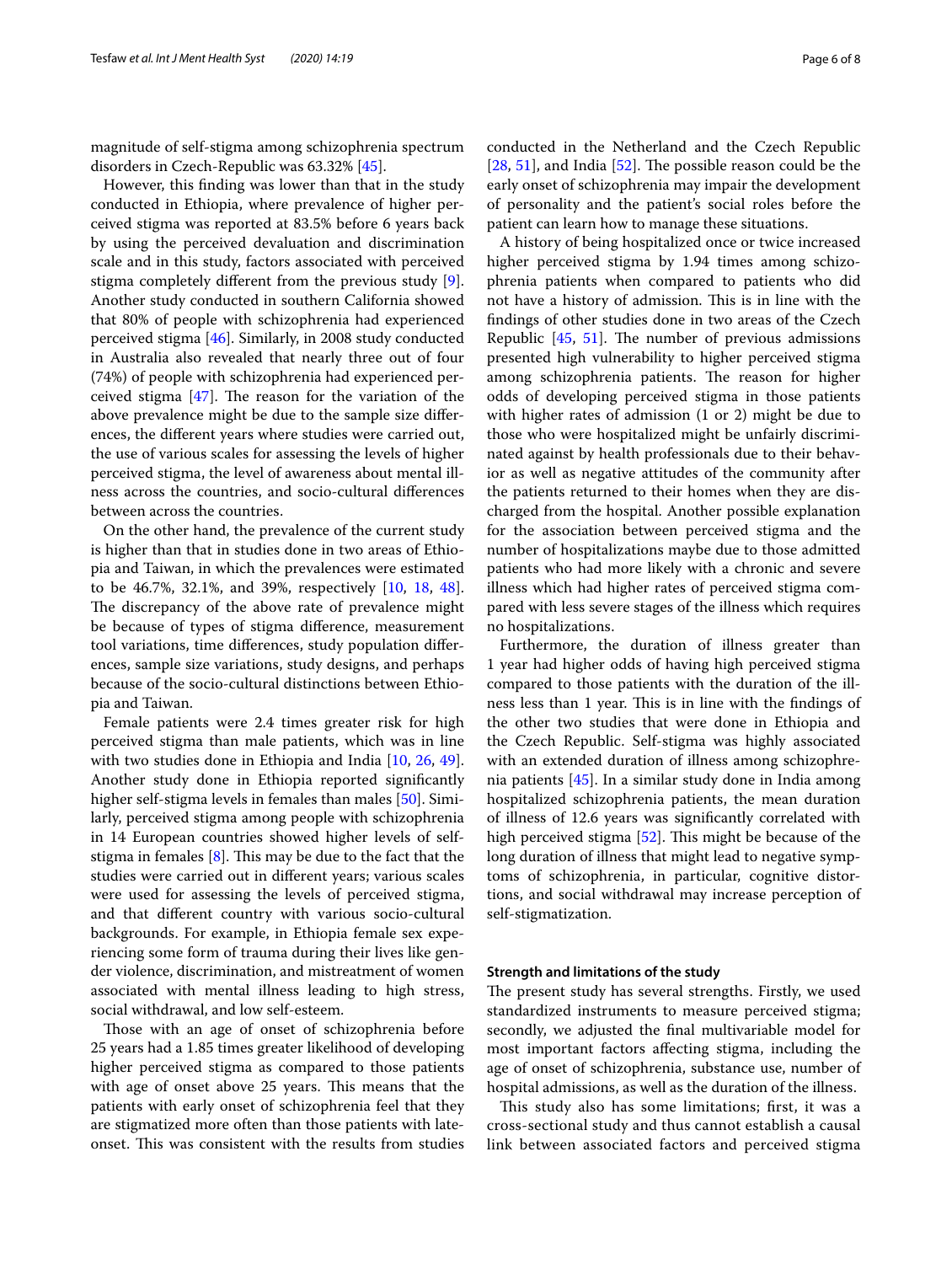among schizophrenic patients; second, since the participants were schizophrenic, recall bias might underestimate the magnitude due cognitive impacts of the disorder.

## **Conclusion**

In the present study, the prevalence of high perceived stigma among people with schizophrenia was found to be 62.6%. Female sex, age at onset of schizophrenia, having multiple hospitalizations, and duration of illness greater than 1 year were signifcantly associated with higher perceived stigma. Measures to enhance the awareness of the patients, their families and their social networks about high perceived stigma by the leading government as well as healthcare institutions are warranted.

#### **Abbreviations**

AMSH: Amanuel Mental Specialized Hospital; AOR: Adjusted odds ratio; DSM-V: Diagnostic statistical manual of ffth edition text Revision; ISMI: Internalized Stigma of Mental Illness; SPSS: Statistical Package for Social Science; OR: Odds ratio; UoG: University of Gondar; USA: United States of America; WHO: World Health Organization.

#### **Acknowledgements**

The authors acknowledge Amanuel Mental Specialized Hospital, Ethiopia for funding the study. The authors appreciate the respective study institutions and the study participants for their cooperation in providing the necessary information.

### **Authors' contributions**

GTD conceived the study and was involved in the study design, reviewed the article, analysis, report writing and drafted the manuscript and BK and GA were involved in the study design, analysis and drafted the manuscript. All authors read and approved the fnal manuscript.

#### **Funding**

The study was funded by the University of Gondar and the funders only involved by giving the funding for the design of a study, data collection, analysis and interpretation only.

#### **Availability of data and materials**

The dataset during and/or analyzed during the current study available from the corresponding author on reasonable request.

#### **Ethics approval and consent to participate**

Ethical approval was obtained from the Institutional Review Board of the University of Gondar and Amanuel Mental Specialized Hospital. All participants were given an information sheet and were only included in the study after providing written consent. Confdentiality was maintained by using anonymous questionnaires. Those who had severe perceived stigma were referred to a clinical psychologist for better evaluation and treatment.

#### **Consent for publication**

Not applicable.

## **Competing interests**

The authors declare that they have no competing interests regarding publication.

#### **Author details**

<sup>1</sup> Department of Psychiatry, College of Medicine and Health Science, University of Gondar, Gondar, Ethiopia. <sup>2</sup> Gefersa Mental Health Rehabilitation Centre, Addis Ababa, Ethiopia.<sup>3</sup> Research and Training Department, Amanuel Mental

Specialized Hospital, Addis Ababa, Ethiopia. <sup>4</sup> School of Public Health, Curtin University, Perth, Australia.

Received: 11 March 2019 Accepted: 29 February 2020<br>Published online: 13 March 2020

## **References**

- <span id="page-6-0"></span>1. Corrigan PW. Target-specifc stigma change: a strategy for impacting mental illness stigma. Psychiatr Rehabil J. 2004;28(2):113.
- <span id="page-6-1"></span>2. Clark W, Welch SN, Berry SH, Collentine AM, Collins R, Lebron D, Shearer AL. California's historic effort to reduce the stigma of mental illness: The Mental Health Services Act. Am J Public Health. 2013;103(5):786–94.
- <span id="page-6-2"></span>3. LeBel TP. Perceptions of and responses to stigma. Sociology Compass. 2008;2(2):409–32.
- <span id="page-6-3"></span>4. Tucker JR, Hammer JH, Vogel DL, Bitman RL, Wade NG, Maier EJ. Disentangling self-stigma: are mental illness and help-seeking self-stigmas diferent? J Counsel Psychol. 2013;60:520.
- <span id="page-6-4"></span>5. Golberstein E, Eisenberg D, Gollust SE. Perceived stigma and mental health care seeking. Psychiatr Serv. 2008;59(4):392–9.
- <span id="page-6-5"></span>6. Polaha J, Williams SL, Hefinger CA, Studts CR. The perceived stigma of mental health services among rural parents of children with psychosocial concerns. J Pediatr Psychol. 2015;40(10):1095–104.
- <span id="page-6-6"></span>7. Alonso J, Buron A, Brufaerts R, He Y, Posada-Villa J, Lepine JP, Angermeyer MC, Levinson D, De Girolamo G, Tachimori H. Association of perceived stigma and mood and anxiety disorders: results from the World Mental Health Surveys. Acta Psychiatr Scand. 2008;118(4):305–14.
- <span id="page-6-7"></span>8. Brohan E, Elgie R, Sartorius N, Thornicroft G. Group G-ES: Self-stigma, empowerment and perceived discrimination among people with schizophrenia in 14 European countries: the GAMIAN-Europe study. Schizophr Res. 2010;122(1–3):232–8.
- <span id="page-6-8"></span>9. Biftu BB, Dachew BA. Perceived stigma and associated factors among people with schizophrenia at Amanuel Mental Specialized Hospital, Addis Ababa, Ethiopia: a cross-sectional institution based study. Psychiatry J. 2014;2014:694565. [https://doi.org/10.1155/2014/694565.](https://doi.org/10.1155/2014/694565)
- <span id="page-6-9"></span>10. Asrat B, Ayenalem AE, Yimer T. Internalized stigma among patients with mental illness attending psychiatric follow-up at Dilla University Referral Hospital. Southern Ethiopia. Psychiatry J. 2018;2018:1–7. [https://doi.](https://doi.org/10.1155/2018/1987581) [org/10.1155/2018/1987581](https://doi.org/10.1155/2018/1987581).
- <span id="page-6-10"></span>11. Chan M. Mental health and development: targeting people with mental health conditions as a vulnerable group. Geneva: World Health Organization; 2010.
- <span id="page-6-11"></span>12. Gaebel W, Zäske H, Cleveland H-R, Zielasek J, Stuart H, Arboleda-Florez J, Akiyama T, Gureje O, Jorge MR, Kastrup M. Measuring the stigma of psychiatry and psychiatrists: development of a questionnaire. Eur Arch Psychiatry Clin Neurosci. 2011;261(2):119.
- <span id="page-6-12"></span>13. Barke A, Nyarko S, Klecha D. The stigma of mental illness in Southern Ghana: attitudes of the urban population and patients' views. Soc Psychiatry Psychiatr Epidemiol. 2011;46(11):1191–202.
- <span id="page-6-13"></span>14. Shibre T, Negash A, Kullgren G, Kebede D, Alem A, Fekadu A, Fekadu D, Medhin G, Jacobsson L. Perception of stigma among family members of individuals with schizophrenia and major afective disorders in rural Ethiopia. Soc Psychiatry Psychiatr Epidemiol. 2001;36(6):299–303.
- <span id="page-6-14"></span>15. Hanzawa S, Nosaki A, Yatabe K, Nagai Y, Tanaka G, Nakane H, Nakane Y. Study of understanding the internalized stigma of schizophrenia in psychiatric nurses in Japan. Psychiatry Clin Neurosci. 2012;66(2):113–20.
- <span id="page-6-15"></span>16. Challapallisri V, Dempster LV. Attitude of doctors towards mentally ill in Hyderabad, India: results of a prospective survey. Indian J Psychiatry. 2015;57(2):190.
- <span id="page-6-16"></span>17. WHO. The world health report 2003: shaping the future. Geneva: World Health Organization; 2003.
- <span id="page-6-17"></span>18. Assefa D, Shibre T, Asher L, Fekadu A. Internalized stigma among patients with schizophrenia in Ethiopia: a cross-sectional facility-based study. BMC Psychiatry. 2012;12(1):239.
- 19. Ayano G, Tesfaw G, Shumet S. The prevalence of schizophrenia and other psychotic disorders among homeless people: a systematic review and meta-analysis. BMC Psychiatry. 2019;19(1):370.
- <span id="page-6-18"></span>20. Ayano G, Tsegay L, Abraha M, Yohannes K. Suicidal ideation and attempt among homeless people: a systematic review and meta-analysis. Psychiatr Q. 2019;90(4):829–42.